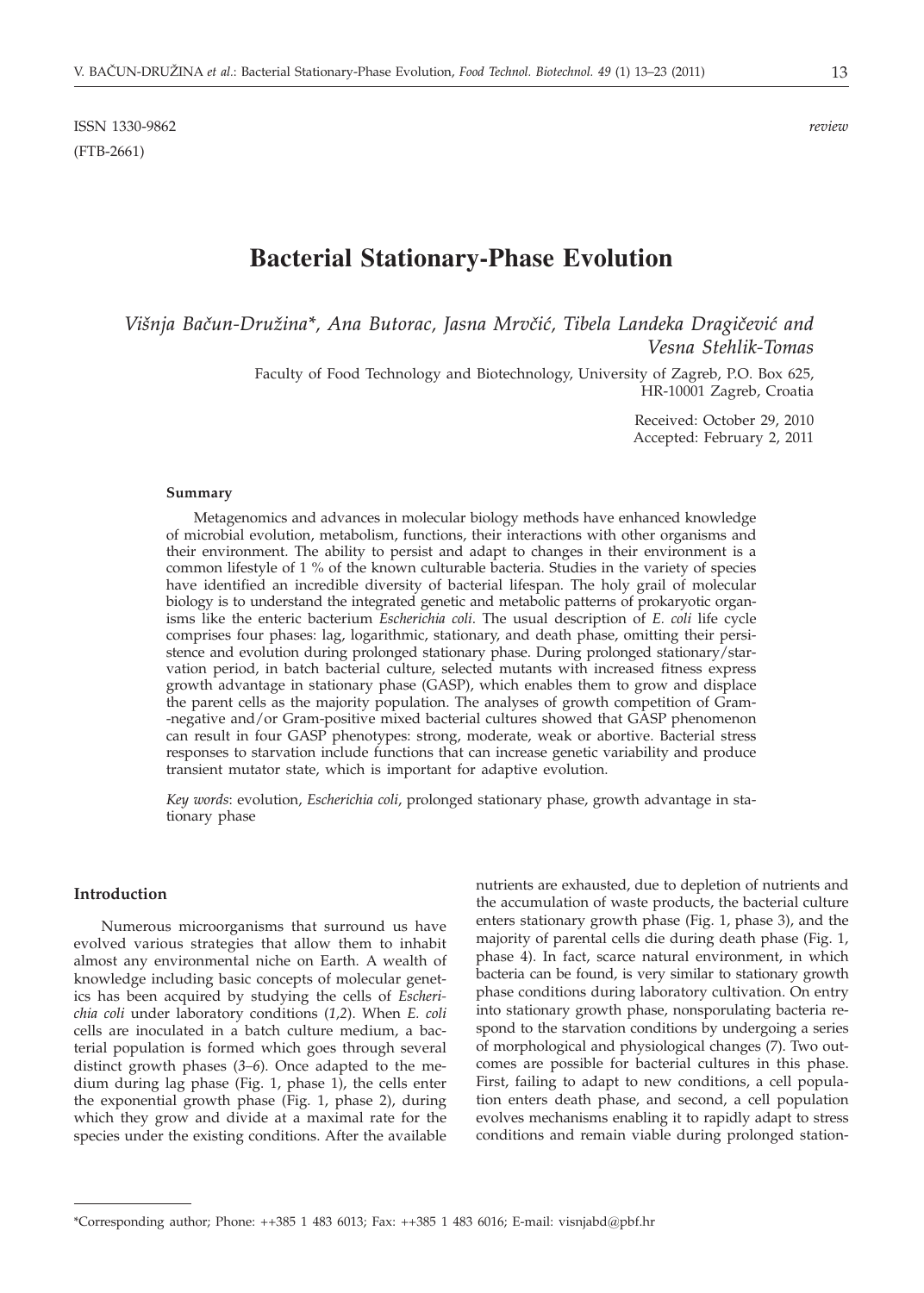ary growth phase, up to 5 years (*8*,*9*), with the help of periodical appearance of new growth advantage stationary phase (GASP) mutants, from GASP 1 to GASP n+1 (Fig. 1, phase 5).



**Fig. 1.** Growth curve of a batch non-sporulating bacterial culture in the plot of time *vs. N*(cells)/*V* (1 % inoculum). The growth curve is characterized by five distinct stages: 1. lag phase, 2. log or exponential phase, 3. stationary phase, 4. death phase, and 5. prolonged stationary phase with the appearance of GASP mutants, successively GASP 1, GASP 2, GASP 3, *etc.,* which was measured until the sixtieth month. The scheme is modified from Nester *et al.* (4), Finkel *et al.* (8) and Bačun-Družina (9)

The bacterial ability to colonize every niche in the natural environment is not only due to their metabolic flexibility, but more importantly due to their capacity for adaptation to different stresses (*10*–*12*). This review will discuss highly dynamic nature of bacterial cells and their evolution during prolonged starvation with the appearance of various GASP mutants.

### **Bacterial Gene Expression**

Basic enterobacterial biology studies on gene regulation have been dominant through the last five decades. Along with the complete sequence of the *E. coli* genome, there are new analyzing tools that permit monitoring of both the transcription and translation of each individual gene. In order to understand gene regulation in *E. coli*, three hierarchical levels of control have been suggested: (*i*) global control of chromosome structure, (*ii*) global control of regulons and stimulons, and (*iii*) operon-specific controls. Activity at the first level of control is coordinated with local superhelical density and topological structure of the whole chromosome. In cooperation with operon-specific controls, the second level of control is mediated by site-specific proteins, which regulate often overlapping groups of metabolically related operons in response to metabolic or environmental signals (*13*). The last level is controlled by less abundant regulatory proteins that respond to operon-specific signals and bind in a site-specific manner to one or few sites in order to regulate single operons. Certain important processes such as the response to starvation stress are controlled within multiple levels of gene regulation, so RpoS regulon overlaps extensively with other global response networks in *E. coli*. This regulation is described in more detail in the section Bacterial Stress Response to Starvation.

Bacterial RNA polymerase (RNApol) is the principal enzyme of gene expression and regulation. It catalyzes the first step in gene expression – transcription of structural genes as templates for constructing mRNA and noncoding RNA. There are two forms of RNA polymerase: the core enzyme and complete holoenzyme. Core RNA polymerase can bind to DNA and catalyze the synthesis of RNA but it has no specificity. This form of enzyme will bind to non-specific DNA but it cannot recognize promoters. The core enzyme has four polypeptide subunits: alpha  $(\alpha)$ , beta  $(\beta)$ , beta'  $(\beta')$  and omega  $(\omega)$  in the stoichiometry  $\alpha_2\beta\beta\omega$ . Two  $\alpha$  subunits assemble the enzyme and recognize regulatory factors.  $\beta$  has the polymerase activity (catalyzes the synthesis of RNA), which includes chain initiation and elongation.  $\beta'$  nonspecifically binds to DNA, and  $\omega$  restores denatured RNA polymerase to its functional form *in vitro*. Transcription is a cyclic process that can be divided into three major steps – promoter DNA binding and RNA chain initiation, processive RNA chain elongation, and termination. The first step of the cycle requires the presence of one of the promoter-specific sigma  $(\sigma)$  subunits that form a holoenzyme together with the core. The sigma factor reduces the affinity of RNApol for nonspecific DNA while increasing the specificity for certain promoter regions, depending on the sigma factor (*14*,*15*). Each subunit is encoded by a certain gene and has a specific size (Table 1; *16–20*). When not in use, RNA polymerase binds to low-affinity sites to allow rapid exchange for an active promoter site when one opens.

Table 1. The subunits of *E. coli* RNA polymerase and their properties

| Subunit          | $M_r/kDa$ | Gene            | Function                                                                                                            |
|------------------|-----------|-----------------|---------------------------------------------------------------------------------------------------------------------|
| $\alpha$         | 36511     | rpoA            | required for assembly of the<br>enzyme; interacts with some<br>regulatory proteins; involved<br>in catalysis $(16)$ |
| β                | 150616    | rpoB            | involved in catalysis, chain<br>initiation and elongation (17)                                                      |
| β'               | 155159    | $\mathit{rpoC}$ | binds to the DNA template (18)                                                                                      |
| $\sigma^{\rm D}$ | 70263     | rpoD            | directs enzyme to the promoter<br>of the genes expressed in the<br>exponential growth phase (19)                    |
| $\omega$         | 10237     | rpoZ            | required to restore denatured<br>RNA polymerase in vitro to its<br>fully functional form (20)                       |

The number of sigma factors varies between bacterial species. Particularly, *E. coli* has at least seven sigma factors, and each of them is activated in response to different environmental conditions (*21*). Sigma factors are distinguished by their characteristic molecular mass and their function (Table 2; *1,19,22–26*). For example, the principal sigma factor  $\sigma^{70}$  refers to the subunit with a molecular mass of 70 kDa. The primary  $\sigma^{70}$  factor recognizes promoters of the growth-related and housekeeping genes expressed in the exponential phase of bacterial growth (15,27). Subunit  $\sigma^{54}$  is present all the time and it is required for the expression of many genes that are involved in nitrogen metabolism. Furthermore, subunit  $\sigma^{32}$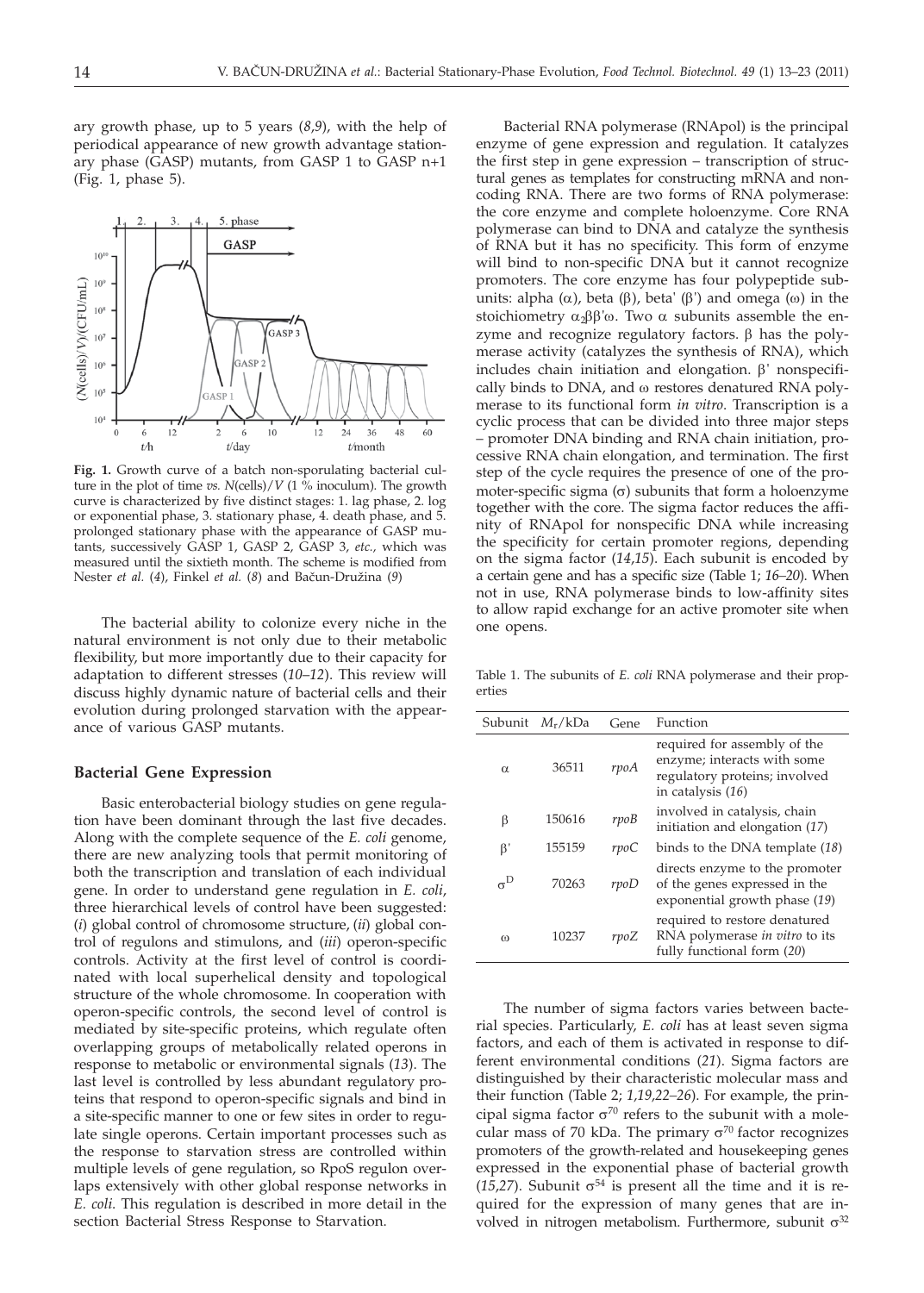| Sigma<br>factor | Gene | Function                                                                |
|-----------------|------|-------------------------------------------------------------------------|
| $\sigma^{70}$   | rpoD | transcription of most genes during the<br>exponential phase (19)        |
| $\sigma^{54}$   | rpoN | nitrogen-regulated gene transcription (22)                              |
| $\sigma^{38}$   | rpoS | gene expression during the starvation and<br>stationary phase (23)      |
| $\sigma^{32}$   | rpoH | heat-shock gene transcription (24)                                      |
| $\sigma^{28}$   | rpoF | expression of flagellar and chemotaxis<br>genes $(25)$                  |
| $\sigma^{24}$   | rpoE | response to the extracytoplasmic and<br>extreme heat stress (1)         |
| $\sigma^{19}$   | fecI | regulation of the <i>fec</i> genes for iron<br>dicitrate transport (26) |
|                 |      |                                                                         |

Table 2. The sigma factors of *E. coli* and their specific functions

is required for the expression of heat-shock genes, *i.e.* genes that are only expressed when the cell is exposed to a high temperature and it must make special proteins in order to survive, while  $\sigma^{38}$  appears only when cells enter the stationary phase of growth (Fig. 2, *28*). It is responsible for transcription of all of the genes whose products are required during starvation.



**Fig. 2.** Concentration of sigma subunits RpoD and RpoS during *E. coli* growth in batch culture. Values for proteins RpoD and RpoS are used from Ishihama (*28*)

In addition, proteomic analysis of cells lacking small nucleotide guanosine-3',5'-bis(diphosphate), ppGpp, has shown that it acts as a global regulator of gene expression that helps bacteria survive in limited environments (*15*,*29*,*30*). This nucleotide is produced not only in response to amino acid limitation but also in response to many different kinds of nutrient limitations and circumstances that cause growth arrest. Nucleotide ppGpp generates a redirection of transcription favouring genes important for starvation survival, growth, adaptation, secondary metabolism, persistence, cell division, motility, biofilms, development, competence and virulence (*31*,*32*). Furthermore, the use of ppGpp by *E. coli* cells in order to mediate a variety of starvation responses is regulated in part by modulating  $\sigma$ <sup>S</sup> levels (33). The studies have shown that the activity of the alternative sigma factors  $\sigma^S$ ,  $\sigma^N$  and  $\sigma^H$  increases in a ppGpp-dependent manner following the entry into stationary phase (*34,35*). These findings could lead to the hypothesis that the ppGpp- -signalling pathway provides a means by which different moduli can be activated in concert to provide a coordinate response to nutritional depletion (*32*,*36*).

The content of core RNA polymerase components  $(\alpha, \beta, \beta)$ ' and  $\omega$  subunits) is relatively constant in a cell, as well as level in the expression of housekeeping genes; however, the elevation of RpoS protein (or  $\sigma$ <sup>S</sup>) levels under starvation or extreme stress conditions is followed by constant stable level of RpoD protein (Fig. 2) (*14,37*). Furthermore, the general stress sigma factor  $\sigma$ <sup>S</sup> and the vegetative  $\sigma^D$  are highly related and recognize the same core promoter elements (*38*).

RpoS-dependent gene expression leads to a semi- -differentiated state with high levels of protection of cellular integrity in stressful environments. During exponential growth, the general stress response is poorly induced and RpoD  $(\sigma^D)$  does not need to compete for RNA polymerase components. This pattern of decision making is fine under the extremes of feast and famine, but bacteria also need to face intermediate situations in many natural settings. For example, under nutrient limitation with low levels of glucose and ppGpp, the *rpoS* expression is elevated, but high level of RpoD protein is constant (Fig. 2). Jishage and Ishihama (*39*) identified in *E. coli* Rsd protein (regulator of sigma D), which has been proposed to function as a  $\sigma^{70}$ -specific anti- $\sigma$  factor. Mitchell *et al.* (*40*) support a model in which the role of Rsd is primarily to sequester  $\sigma^{70}$ , thereby increasing the levels of RNA polymerase containing the alternative  $\sigma^{38}$  factor. Although the role of  $\sigma^{38}$  is understood, the control of  $\sigma^{S}$ and other sigma factors as well as their competition for the RNA polymerase (RNAP) core enzyme are still an open field with many questions.

Another interesting observation is the evolution of *rpoS* mutations found in natural populations of enterobacteria which contain a high frequency of polymorphisms in this gene (*41*) as well as the fact that some bacterial strains have a higher propensity for accumulating *rpoS* mutations than others (*42*,*43*). The competition between the  $\sigma$ -factors RpoS and RpoD was proposed as a reason for the enrichment of *rpoS* mutations in bacterial populations. The accumulation of *rpoS* mutations in stationary- -phase batch cultures (*44*) and in steady-state glucose- -limited chemostat populations (*45*) of *E. coli* could be explained by the characteristic of bacterial cell to improve nutrient scavenging by expression of RpoD-dependent genes (*41*).

#### **Bacterial Stress Response to Starvation**

Two most common models of life in the microbial world are feast and famine. Bacterial cells have evolved systems that enable them to survive in environments which lack essential building blocks for growth, including carbon, nitrogen, and phosphorus. When a particular nutrient becomes limiting, *E. coli* increases the production of proteins that compensate for the limiting nutrient (*46*). The master regulator of stress response, RpoS, controls the promoter regions of scavenging regulons such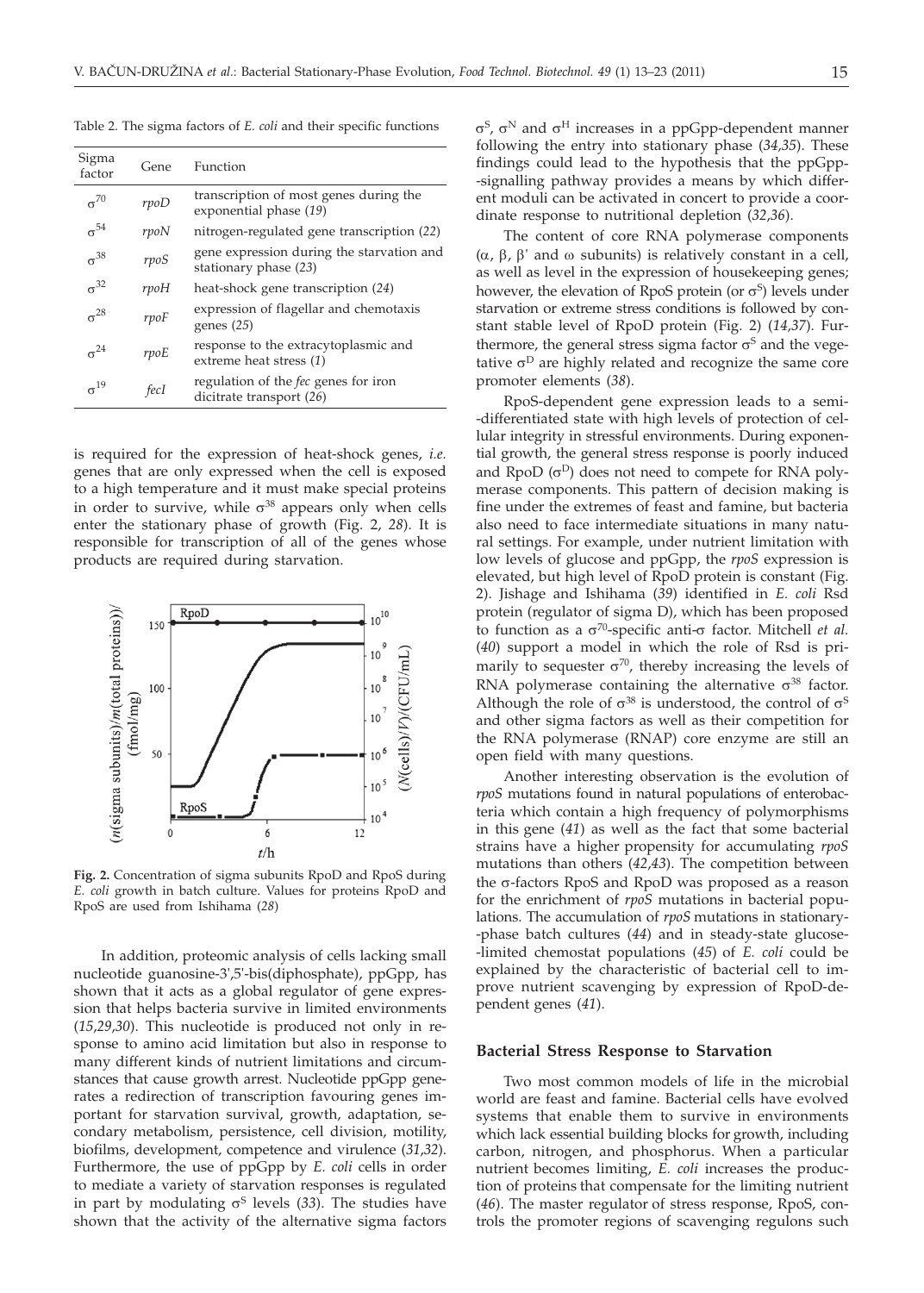as Cap (catabolite activator protein)/Crp (cyclic AMP [cAMP] receptor protein), which allows for the use of alternative carbon sources, and the two-component regulatory systems PhoR/PhoB and NtrB/NtrC, which control scavenging for phosphorus and nitrogen, respectively. Both the Cap/Crp and Ntr systems oversee nutrient status through intracellular metabolites in such a manner that Cap/Crp recognizes cAMP, while NtrC responds to glutamine (*47*,*48*). Furthermore, the Pho regulon monitors inorganic phosphate levels *via* the activity of the two low-affinity P<sub>i</sub> transporters, PitA and PitB, and the high--affinity Pst transport system (*49*,*50*). In all three cases, if scavenging fails, the cells starve and enter stationary phase.

As previously mentioned, the entry of *E. coli* into starvation/stationary phase is regulated by  $\sigma$ <sup>S</sup> subunit, which can positively or negatively affect the expression of over 500 genes (*48*,*51*,*52*). The main determining factor for the induction of  $\sigma$ <sup>S</sup> is the amount of nutrients and its regulation occurs at the levels of transcription, translation, proteolysis and protein activity. Protein RpoS regulates transcription, directly or indirectly, of genes whose products render the cell resistant to many different stresses, such as starvation, pH downshift, hyperosmolarity, or nonoptimal high or low temperature (*53*). RpoS-regulated proteins alter every compartment in the cell, including both membranes and peptidoglycan (*38*), as well as the morphology and induction of functions that allow adhesion and biofilm formation (*48*,*54*–*56*). Hengge in her reviews (*38*,*51*) explained how the fine- -tuned regulatory mechanisms of  $\sigma$ <sup>S</sup> operate at four levels: (*i*) an activation of *rpoS* transcription that requires the general stress alarmone ppGpp; (*ii*) an activation of *rpoS* translation, which involves a structural rearrangement of *rpoS* mRNA, the RNA chaperone Hfq and several small regulatory RNAs; (*iii*) a reduction of  $\sigma$ <sup>S</sup> proteolysis; and *(iv)* several factors that support  $\sigma$ <sup>S</sup>-RNAP holoenzyme ( $E\sigma$ <sup>S</sup>) formation such as Crl, the anti- $\sigma$ <sup>70</sup> factor Rsd and ppGpp. Examining the regulation of RpoS in *E. coli* in minimal media, Dong and Schellhorn (*57*) found that about 400 genes were RpoS-dependent and suggested that RpoS might play a role in nutrient recycling and proper protein folding by mediating the expression of chaperones and proteases for the survival during starvation. Starvation for carbon, phosphorus, or nitrogen in *E. coli* is sensed differently, and the activation of the RpoS regulon occurs in a unique way. In the cells starved for carbon or phosphorus, RpoS protein levels increase because degradation stops or translation of *rpoS* mRNA increases, respectively. However, RpoS levels change little in nitrogen-starved cells, but its activity increases. By influencing different elements of the pathway, each starvation signal activates RpoS regardless of the status of starvation level or excess of the other nutrients. Thus, the signals act independently and do not interfere with each other.

Moreover, three feast/famine regulatory proteins (FFRPs), which comprise a diverse family of transcription factors, have been detected in the genome of *E. coli* that coded: leucine-responsive regulatory protein (Lrp), asparagine synthase C gene product (AsnC) and putative transcriptional regulator YbaO (*58*). In many cases

depending on extracellular leucine availability, Lrp activates or represses the transcription of a number of related genes in *E. coli* (*58*–*60*). The Lrp regulon includes genes responsible for stress response, outer membrane proteins (OMPs), amino acid biosynthesis and degradation, small molecule transport, carbon and energy metabolism, pilus synthesis, macromolecular biosynthesis, and gene regulators (*59*,*61*) as well as the repression of *rpoS* gene (*62*). Furthermore, the observations suggest that Lrp may play a major role in stationary-phase transitions: (*i*) Lrp levels vary with growth phase, being the lowest in the late exponential phase when ppGpp levels are low (*63*), so Lrp- -repressed genes should show a burst of expression during the transition to stationary phase; (*ii*) mutations in *lrp* confer a growth advantage in stationary phase (GASP) phenotype (*44*); and (*iii*) the transcription of the stationary phase-induced gene *osmY* is regulated by Lrp and it was noted that Lrp appears to control additional stationary phase-induced genes (*64*). Furthermore, Lrp expression is induced by guanosine tetraphosphate, ppGpp (*63*). Lintner *et al.* (*65*) showed by the microarray analyses that Lrp, influences the expression of nearly 400 genes, at least 70 of which are directly controlled. The regulatory action of Lrp on target genes is often modulated by the binding of the effector molecule leucine and it affects Lrp, whose activity could be enhanced, reversed, or unaffected (*59,60*). Interestingly, when *E. coli* cells are sensing rich nutrition with a high concentration of leucine in the environment, their metabolism is changed by terminating autotrophic pathways and activating absorption of nutrients *via* the cell membrane, thereby shifting to a more heterotrophic mode. Heretofore, exact molecular mechanisms for regulating the previously mentioned genes are not fully understood. However, Cho *et al*. (*66*) described an integrative analysis of various types of genome-scale data to comprehensively understand the design principles of a global transcription factor, Lrp, in *E. coli*.

Hence, cells are able to respond to an environmental change as a population and make a coordinated transition into stationary phase. A stationary phase can be described as a spore-like state, in which cells manage to survive long periods of time by using a minimal amount of nutrients and by enduring many assaults from the environment before continuing to grow once the conditions improve and available nutrients are replenished.

## **Expression of GASP Phenotype**

Genetic variability and natural selection of beneficial mutations permit the adaptation to newly created conditions, and are highly significant for bacterial evolution. Particularly, some investigations have been focused on the entry of bacteria into starvation phase and on their long-term survival under these stress conditions. The ability of the bacterium *E. coli* to grow during prolonged stationary phase in the absence of a carbon source is referred to as growth advantage in stationary phase, or the GASP phenomenon (*67–71*). Kolter's investigating team (*7*) has found that *E. coli* bacterial cultures can persist in the prolonged stationary phase for the period of up to 5 years, only with the addition of water. Under starvation conditions, GASP phenotype cells show better ability to adapt and displace their wild-type parents as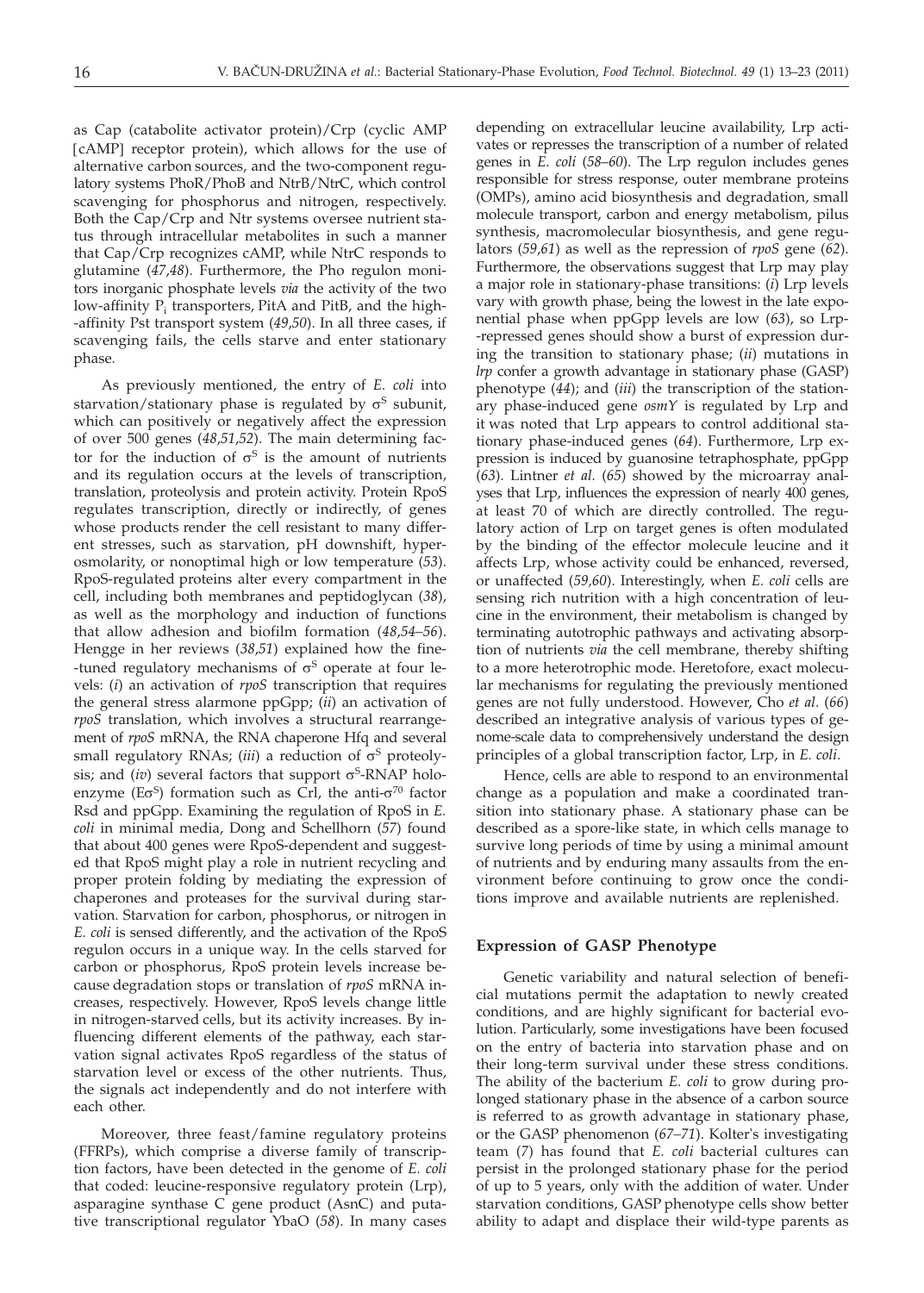the majority (*44*). These GASP mutants can scavenge poor nutrient sources formed by the dead cells. The surviving population is highly dynamic and is a constant source of genetic diversity (Fig. 1, phase 5). Within such population, GASP mutants with better adaptability emerge throughout the starvation period, so that every new generation of GASP mutants competes with the old one. Particularly, in a typical GASP competition experiment, cells from old bacterial culture (*e.g*. 10-day-old or other period) are inoculated as a numerical minority, such as 1:10, 1:100, 1:1000 or 1:10000 by volume, into a younger cell culture (1-day-old or some other age).

The first identified *E. coli* GASP mutation was an allele of *rpoS* (*44*). These mutants are referred to as G1 (GASP 1) strains, as they have a GASP phenotype when

competing against their wild-type (G0) parent (Fig. 3, *72*). *E. coli* isolated from an aged culture of the *rpoS* strain expresses the GASP phenotype when competing against its G1 parent and was thus designated a G2 strain (*73*). This strain, G2, is designated *sgaA*, *sgaB*, and *sgaC* due to three mutations (*72*). The *sgaB* mutation was identified as an allele of *lrp*, encoding the leucine-responsive regulatory protein, demonstrating that a published *lrp* null allele also confers a GASP phenotype. Moreover, microarray analysis suggested that the loss of Lrp function could enhance scavenging capabilities; in addition to increased catabolism of serine, glycine, and threonine, *lrp* mutants have increased expression of enzymes involved in gluconeogenesis and the pentose phosphate pathway, and in the tolerance of acid and osmotic stresses (*61*).



**Fig. 3.** A model for the appearance of GASP 1 and GASP 2 mutants. The scheme is modified from Zinser and Kolter (*72*)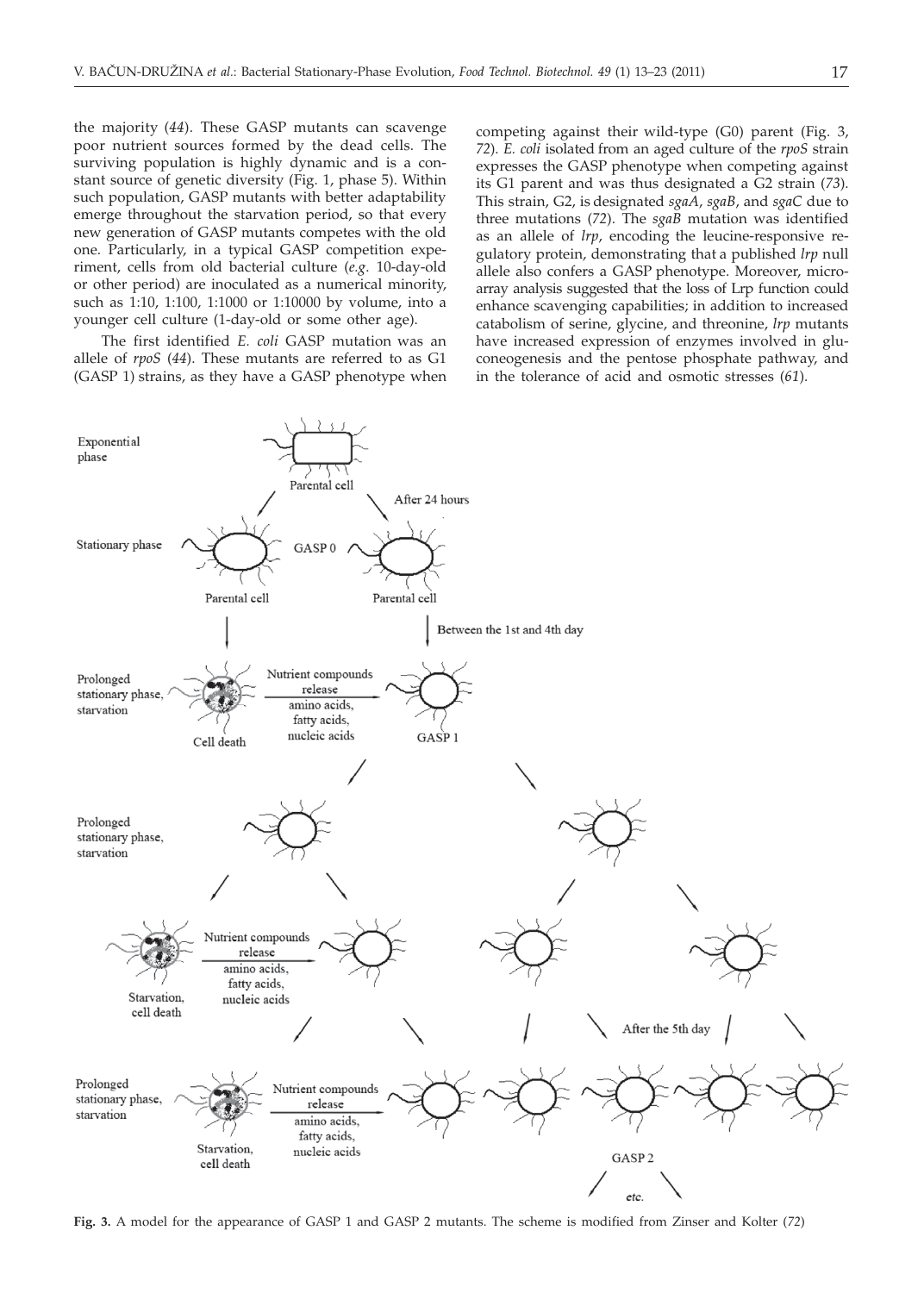Although the appearance of GASP mutants is a highly dynamic process, only some GASP mutants were characterized and the discovery of a number of different point mutations in the various GASP generations is expected (Fig. 1). Until today two generations of GASP mutants, G1 and G2, have been genetically identified when competing against their wild-type (G0) and G1 parent, respectively. When conditions are unpropitious, G0 streak introduces one mutation into its genome yielding G1 mutant, and if starvation conditions persist, additional mutations are introduced in G1 strain, and a G2 generation of mutants appears. As previously stated, the first GASP mutation identified was an allele of *rpoS*, which bears a 46-base-pair duplication, resulting in a reduced gene expression (*44*). It has been detected that the attenuated *rpoS* gene in other G1 GASP mutants includes all kinds of point mutations such as transversions, transitions, and frameshift mutations (*74*). A reduced expression of the *rpoS* gene is connected with an increased level of the RpoD. Genes participating in the catabolism of amino acids are under control of  $\sigma^D$  subunit; hence mutations of the *rpoS* gene increase the catabolism of amino acids and thus accelerate the growth of G1 mutant on amino acids released by the dead cells.

As previously mentioned, the G2 generation of GASP phenotype is due to three mutations, determined as *sgaA*, *sgaB*, and *sgaC*. The *sgaB* mutation was identified as an allele of *lrp* gene, encoding the leucine-responsive regulatory protein. The *lrp* gene encodes the transcription factor which regulates the expression of many genes participating in the metabolism and transport of amino acids, and it is induced during the transition into the stationary growth phase. The Lrp is a dimeric protein which can be both an activator and a repressor. Its activity in a cell is regulated by the amount of intracellular leucine. This protein regulates the metabolism of amino acids by increasing anabolism and reducing catabolism. It has been detected that in G2 there is a three-base-pair deletion 5'-GGA-3' in the *lrp* gene resulting in an emergence of a protein that has a glycine amino acid deletion at position 39 in the DNA-binding domain. The consequence of the mutation is the formation of a protein which bears a different conformation in the region responsible for DNA binding, making it unable to bind to DNA. This causes a non-activation of genes which are under the control of this protein. A mutation in this region allows for better fitness of GASP mutants in the starvation phase. Strains with GASP-conferring *lrp* mutations proliferate at the expense of less-fit cells, in part because such mutations enhance the ability to grow on certain amino acids. Another mutation, leading to the formation of GASP G2 mutants, occurs in the *sgaA* gene. This mutation has been identified as a genomic rearrangement which is the consequence of sequence insertion IS*5*, causing the activation of the *ybeJ-gltJKL-ybeK* operon and the inactivation of the *cstA* gene. The rearrangement takes place in two steps involving an insertion of IS*5* element, which is 103 bp upstream of the *ybeJ*. First, the new IS*5* element is transposed into the regulatory region of the *cstA* gene between the promoter and the Crp region. The *cstA* gene encodes an olygopeptide permease, and it is induced during stationary growth phase by a specific activation *via* CRP region. Second, a homologous recombination takes place between the inserted and an old IS*5* element resulting in an inversion in the bacterial genome. The consequence of this rearrangement is transposition of the *cstA* gene and the *ybeJ-gltJKL-ybeK* operon, which is the only mutation detected within the *sgaA* gene in GASP mutants. The activated *ybeJ-gltJKL-ybeK* operon increases the cell capacity for transport and growth on amino acids as a sole carbon source (*6*).

Consequently, mutations in *rpoS* and *lrp* genes make global shifts in metabolism and physiology, very often with a coordinated effect such as enhanced catabolism of multiple amino acids in G1 and G2 mutants. Therefore, while altering a single activity may increase fitness, altering many activities simultaneously by altering the function of a global regulator may result in an even higher fitness gain. Hence, beneficial mutations in global regulators may be selected over other mutations when bacteria are exposed to new environments. This hypothesis is supported by reports that clinical and soil isolates as well as laboratory cultures of *E. coli* (*75*–*77*) and *Salmonella enterica* (*78*–*80*) have extensive allele variation of *rpoS*, indicating that there is considerable selective pressure acting on the *rpoS* locus in the natural world environments.

# **The Coexistence of GASP Mutants**

In the competition experiments bacterial populations are distinguished by using neutral chromosome markers for resistance to streptomycin (StrR) or nalidixic acid (NalR). Experiments to determine whether two initially isogenic populations of *E. coli* bacteria could evolve in different ways in a completely identical environment (*67*) were conducted. Two isogenic  $Str^R$  cultures,  $Str^R$ -1 and  $Str<sup>R</sup>$ -2, and one Nal<sup>R</sup> culture were cultivated for 30 days. After 30 days, the cells of old  $\text{Na}^R$  culture were mixed separately with the old  $Str<sup>R</sup>-1$  and old  $Str<sup>R</sup>-2$  culture. The cells of  $Str^{R}-1$  culture overtook the Nal<sup>R</sup> culture very quickly, while the cells of Nal<sup>R</sup> culture kept up fairly well with the Str<sup>R</sup>-2 culture. This experiment has shown that two initially isogenic populations generate different mutations during 30 days of separated cultivation, which enables them to survive under unfavourable conditions.

In the culture going through a long-term stationary phase, there is a continuous selection and overtaking of novel GASP mutants. Experiments have shown not only that 10-day-old cultures outcompete the young culture cells, but also that cells isolated from a 20-day-old culture outcompete the cells of a 10-day-old culture, as well as that mutants from a 30-day-old culture show competitive advantage compared to the cells of a 20-day-old culture (*67*). These experiments have shown that in cultures incubated for a long period of time, there is a constant selection for ever more fitness of the mutants, and that these cultures are highly dynamic, regardless of the fact that their viable count seems constant.

Finkel and Kolter (*67*) observed the morphological variability of the colonies on the Luria-Bertani (LB) plates that were taken from a 150-day-old mixed culture. Different pattern was determined in morphologically different cultures during restriction fragment length polymorphism analysis. In the work by Bačun-Družina *et al.* (71) electrophoretic karyotypes of genomic DNA of 1- and 10-day-old wild-type *E. coli* cells were compared with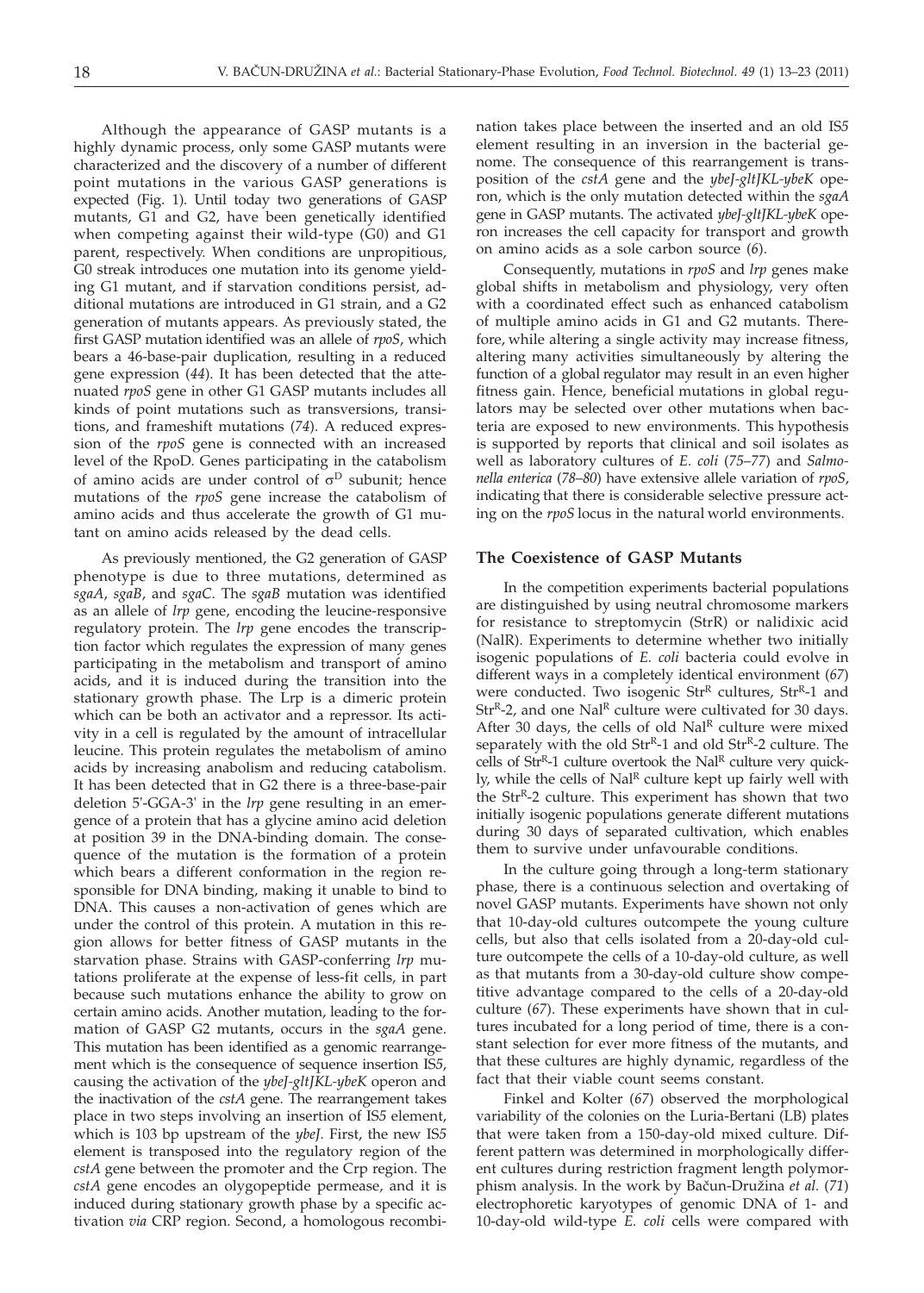those resistant to nalidixic acid or streptomycin. Significant chromosomal rearrangements were determined within 10-day-old antibiotic-resistant *E. coli* mutants, whose colonies were not morphologically different.

# **Four Types of GASP Phenotype**

During the growth of bacterial cells in prolonged stationary phase after the initial appearance of GASP alleles of *rpoS*, novel GASP mutations continuously appear. Four types of GASP phenotype have been observed in mixed bacterial cultures: strong, weak, moderate and abortive (Fig. 4; *81,82*). At strong GASP phenotype (Fig. 4, class 1), a significantly smaller cell number of the aged minority culture, compared to the young culture, remains unchanged only briefly. After a few days, the aged bacterial cell culture, which contains favourable mutations due to better adjustment to deprived conditions during long-term growth and starvation, overtakes the young culture. Old culture viable count is stable at about  $10^6$ CFU/mL, while the young culture cells gradually die out (Fig. 4, type 1). Defined weak and abortive GASP phenotypes are related to the mutants pol II, pol IV and pol V, which in their functional form code for SOS-induced DNA polymerases. Out of the five polymerases present

in *E. coli*, three are induced as part of the SOS regulon in response to DNA damage (*83*). Polymerases V and IV, encoded by *umuDC* and *dinB* genes respectively, belong to the Y-family of polymerases, which copy DNA with low fidelity, *i.e.* error-prone polymerases (*84*), while 'error- -free' polymerase II that copies DNA with high fidelity comes from the B-family of polymerases. In dividing cells, Pol V is responsible for generating substitution mutations targeted at DNA damage sites (*85*). Pol II has a key role in rescuing stalled replication forks on damaged DNA (*86*), but as opposed to pol V, pol II-catalysed replication restart occurs without any measurable increase in mutational load. Pol IV is primarily involved in generating simple, nontargeted frameshift mutations (*87*), and in that way it helps in rescuing replication forks stalled on the undamaged DNA. Error-prone SOS polymerases play a significant role in creating genetic variability, which will enable the selection of favourable mutations under the stressful conditions. Yeiser *et al.* (*81*) noticed that *polB*, *dinB* and *umuDC* genes transcribe during stationary phase in the absence of extracellular DNA-damaging agents, which means that these polymerases are highly important for a long-term survival, because they take part not only in damage repair but also in creating genetic diversity in the stationary phase. Experiments in which *pol* mutants are mixed with the wild type as well as with



**Fig. 4.** Four classes of GASP phenotype: class 1 – strong phenotype, class 2 – weak phenotype, class 3 – abortive phenotype, class 4 – moderate phenotype. When cells from a 10-day-old bacterial culture (full line) at the beginning as minority competed with 1-day- -old bacterial cells (broken line) as the majority, one of the presented GASP phenotype classes can appear. Growth curve of a batch bacterial culture in the plot of time *vs.* N(cells)/*V.* Scheme is modified from Yeiser *et al.* (81) and Bačun-Družina *et al.* (82)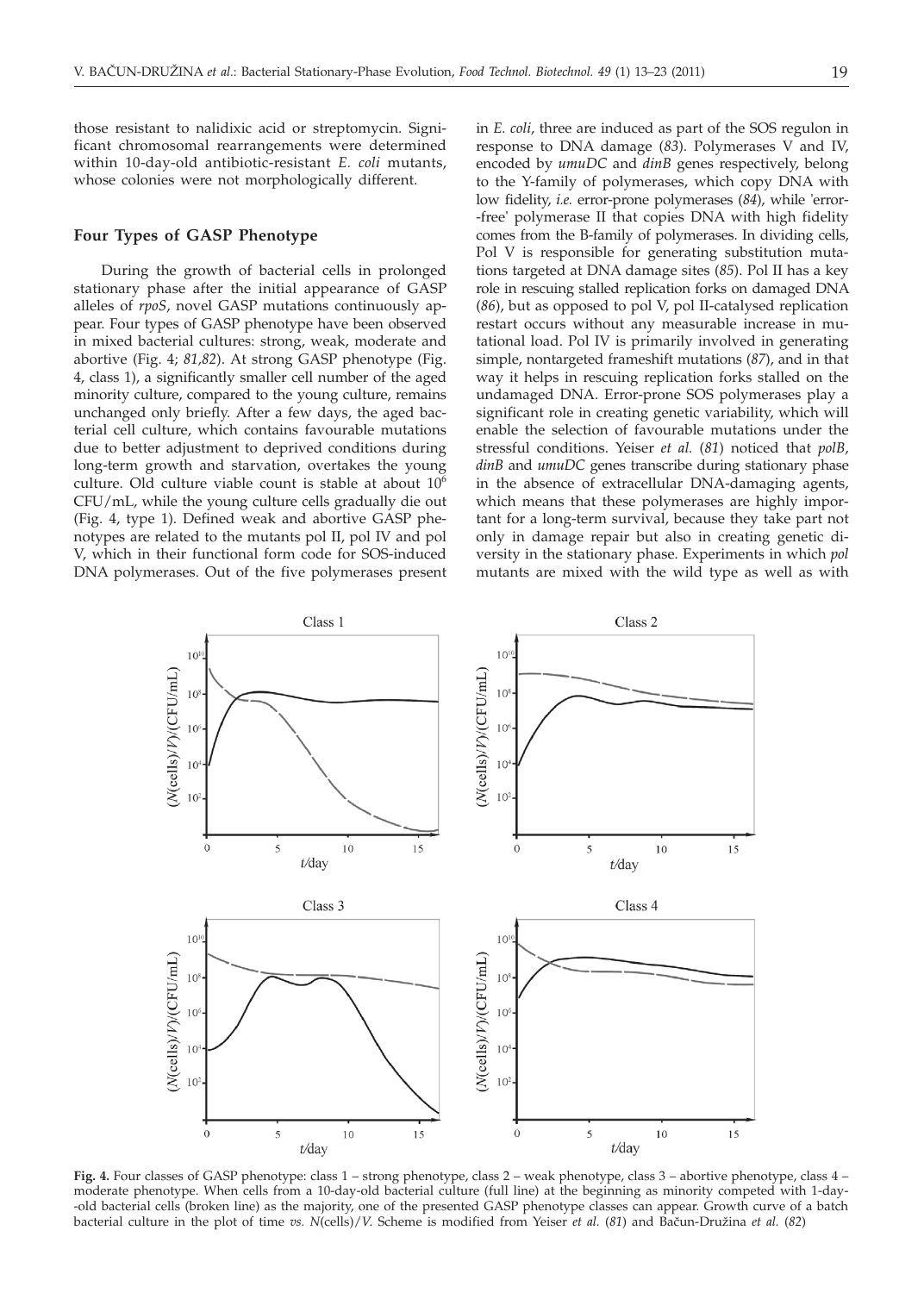each other have shown that SOS-*pol* mutants do not have strong GASP phenotype compared to their wild-type parent, but they almost always show strong GASP phenotype compared to other *pol* mutants, with the exception of the aged *pol V* mutant culture that did not acquire strong GASP phenotype in the culture with young *pol IV* mutant culture. Weak GASP phenotype is characterized by the ability of old cells to increase their number in the competitive growth, and to maintain equal number of old and young cells  $(10^6$  CFU/mL) in the culture during 14-day growth (Fig. 4, class 2). During abortive GASP phenotype (Fig. 4, class 3), aged population cells show growth advantage over the young cells at the beginning, and their number in the population increases for a short period of time, after which they are completely eliminated by the parent cells. Moderate type of GASP phenotype (Fig. 4, class 4) was discovered while monitoring competitive growth of the 10-day-old enterobacteria and 1-day-old *Lactobacillus brevis* cells. After a few days, aged cells in the mixed culture slightly overtook the young Lactobacillus cells and their count of about  $10^8$  CFU/mL remained stable during 25 days (*82*).

## **Evolutionary Dynamics of GASP Mutants**

Among others in evolutionary microbiology, a branch of mathematics named game theory is applied, which uses various models to study interactions with formalized driving force structures (games). Two defined game theories, Prisoner's dilemma and Chicken game, have been used to interpret the appearance of GASP mutants in specific period of starvation during prolonged stationary phase. Cells stopping their growth and division, and also showing a significantly reduced metabolic activity and increased stress resistance are the main characteristics of the bacterial batch culture that has just entered stationary phase. As previously mentioned, the activity of RpoS protein is controlled by collaboration of numerous intracellular and extracellular signals, excreted by the cell, that are highly important modulators of the expression of genes responsible for the response of the population to the environmental conditions. The principal factors in the induction of stationary phase are the amount of nutrients and the number of cells that use them. By coordinating extracellular signals of these two factors, the cells can respond as a population to the changed environmental conditions and accomplish a coordinated transition into stationary phase. However, as any system in nature depending on the coordination, this transition is vulnerable to the activity of the cheaters, who do not perform a typical response like the rest of the population, and profit henceforth. It was suggested that the appearance of GASP mutants could be described by the evolutionary game theory called Prisoner's dilemma (*88*). GASP mutants are capable of reinitiating their growth by scavenging nutrients released by the dying cells, which can be considered 'cheating'. These mutants-cheaters ignore the signals that keep the wild-type population in the nondividing state and they profit by growing, either by not inducing the starvation response, or they resume vegetative growth by reversing this response prematurely. Since  $\sigma^S$  subunit is the master regulator of entering the stationary phase, it is to be expected that the major-

ity of mutants, which have the ability to ignore the stationary phase, will be the mutants in the gene of that global regulator. The results of Vulić and Kolter (88) show that the survival advantage of the GASP mutants, which is reflected in its overall increased number of viable counts, is the greatest when it is rare in the wild-type population and decreases when it becomes more abundant. The death rate of the wild-type population is increased with the higher number of the GASP mutants present, which means that the presence and growth of GASP subpopulation has a negative effect on the survival of the wild type. These results show that the strategy of the GASP mutants, within the Prisoner's dilemma model game, is seen as cheating the cooperative wild-type cells. Even though the increased GASP mutant frequency has a negative effect on its survival advantage, GASP mutant overtakes the entire population; this is also because in any ratio its survival ability is greater than that of the wild type. In other words, from the point of view of the GASP mutant, cheating pays off. Prisoner's dilemma model has been used with various biological phenomena. Because of its simplicity, Prisoner's dilemma is used as a measurement of fitness (89-91). Vulić and Kolter (*88*) succeeded in applying this model for description of GASP phenomenon. It is important to mention that later GASP mutant takeovers are incomplete, unlike the early ones. Therefore, it has been suggested that, as opposed to the first dynamic appearance of GASP mutants which can be described as Prisoner's dilemma, later GASP mutant takeovers should be described with another game theory known as the Chicken game (*92*). In the latter case, the damage *vs*. advantage ratio is such that it prevents the cheater from taking the culture over completely, resulting in a mixed population. Numerous natural bacterial isolates, which possess variations in *rpoS* gene, suggest that the above described population takeovers are quite common in nature. However, the question here is how *rpoS* gene, which is prone to changes and elimination by GASP mutants, managed to survive the evolution as a functional gene. The answer is simple, since the regular *rpoS* gene is obtained and renewed by gene horizontal transfers. Three different ways provide bacteria with the access to foreign genetic material: transformation, conjugation and transduction occurring under particular conditions in every bacterium. The presence of cheaters in the bacterial population leads to the assumption that the existence of such mutants in populations of nondividing cells is highly probable, *e.g.* in multicellular organisms cancerous cells can be considered as cheaters that reinitiate growth (*93*).

# **Conclusion**

Studies of cell traits and various stress responses in bacterial cultures during prolonged starvation in stationary phase have given a new insight into bacterial interactions and the evolution of cell diversity in chemostat, in batch, and in natural populations. In any of these environments, innate random cell divergence occurs constantly. Excellent example are GASP mutants with increased fitness which appear in waves that can sweep through the bacterial culture as it ages (Fig. 1) (*70*,*74*,*94*). Endogenous molecular mechanisms, such as SOS response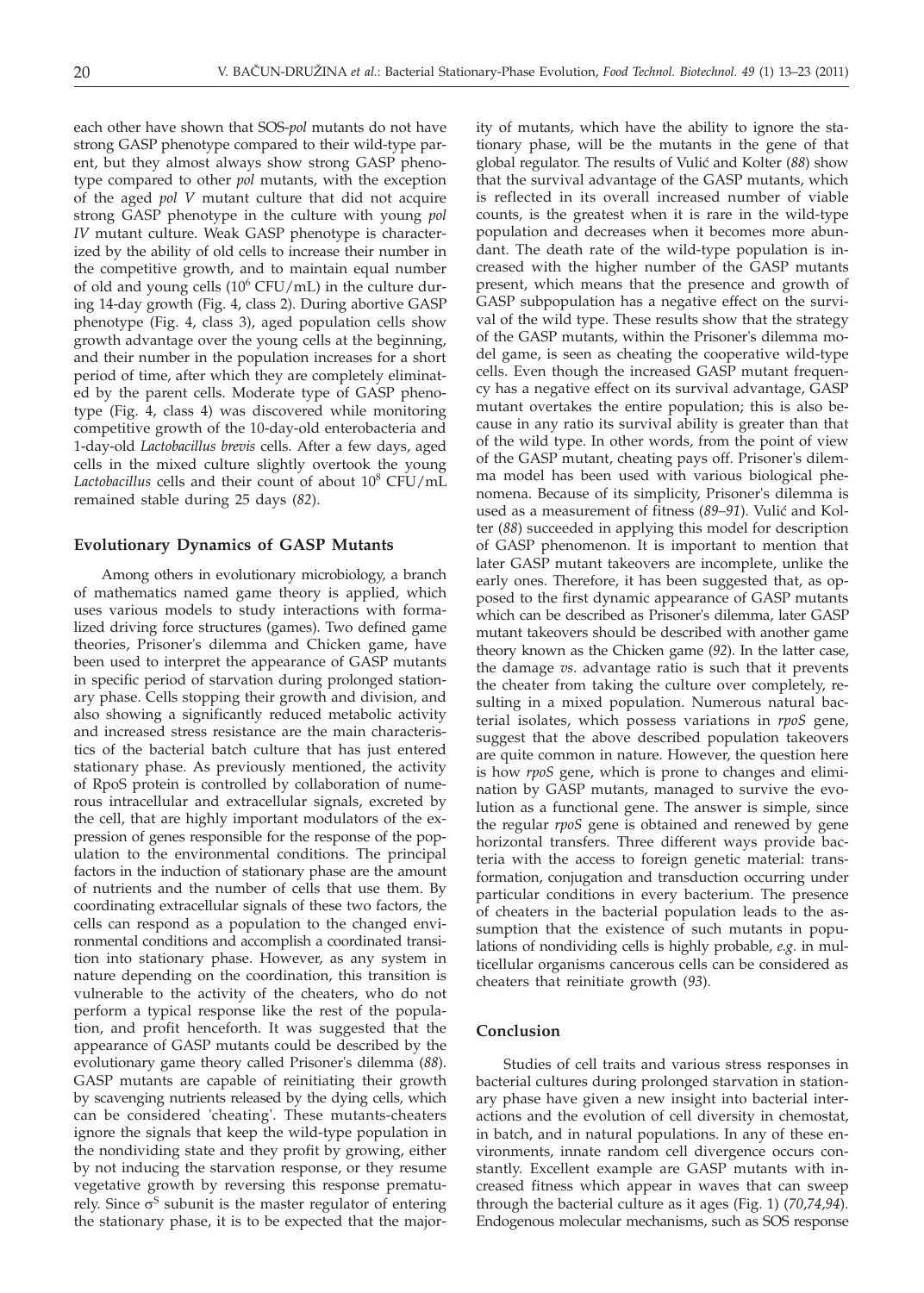and down-regulation of enzymes (because of deletions in genes *mutS* or *mutL*), which are responsible for mismatch repair, elevate mutation rates leading to hypermutable state and may result in stress-induced mutagenesis in bacteria (for review see *12*,*95*,*96*). Resulting mutants in bacterial population are able to change rapidly and persistently over many generations under any selective environment conditions such as nutritional deprivation, temperature shift, DNA damage, and exposure to antibiotics. Furthermore, other endogenous mechanisms may enhance gene diversity through movement of insertion sequences and transposable elements, as well as chromosomal rearrangements such as insertion, deletion, duplication and amplification. Many of the mentioned molecular mechanisms keep advantage for accelerated production of GASP mutants during prolonged starvation. It is important to note that the knowledge of GASP phenomenon serves as a valuable model to understand the interaction and dynamics of bacterial population as well as the incurrence of adaptive mutations. Such learning may give more insight into elucidation of bacterial pathogenicity, increased antibiotic resistance, spontaneous adaptation of remediation bacteria, persistence of food contaminants, biofilm formation, quorum sensing, and aging.

#### *Acknowledgement*

We would like to thank Jasenka Pigac for many helpful discussions and critical reading of the manuscript. This study was supported by a grant no. 3466 from the Ministry of Science, Education and Sports, the Republic of Croatia.

## **References**

- *1.* F.R. Blattner, G. Plunkett 3rd, C.A. Bloch, N.T. Perna, V. Burland, M. Riley *et al*., The complete genome sequence of *Escherichia coli* K-12, *Science*, *277* (1997) 1453–1462.
- *2.* S.F. Elena, R.E. Lenski, Evolution experiments with microorganisms: The dynamics and genetic bases of adaptation, *Nat*. *Rev*. *4* (2003) 457–469.
- *3.* M.T. Madigan, J.M. Martinko, J. Parker: *Brock Biology of Microorganisms*, Prentice Hall, Upper Saddle River, NJ, USA (1997) pp. 149–177.
- *4.* E.W. Nester, D.G. Anderson, C. Evans Roberts Jr, N.N. Pearsall, M.T. Nester, D. Hurley: *Microbiology*: *A Human Perspective*, McGraw-Hill, New York, NY, USA (2004) pp. 83– 107.
- *5.* R. Hengge-Aronis: The General Stress Response in *Escherichia coli*. In: *Bacterial Stress Responses*, G. Storz, R. Hengge- -Aronis (Eds.), ASM Press, American Society for Microbiology, Washington, DC, USA (2000) pp. 161–178.
- *6.* E.R. Zinser, D. Schneider, M. Blot, R. Kolter, Bacterial evolution through the selective loss of beneficial genes: Trade- -offs in expression involving two loci, *Genetics*, *164* (2003) 1271–1277.
- *7.* E. Zinser, R. Kolter, *Escherichia coli* evolution during stationary phase, *Res*. *Microbiol*. *155* (2004) 328–336.
- *8.* S.E. Finkel, E. Zinser, S. Gupta, R. Kolter: Life and Death in Stationary Phase. In: *Molecular Microbiology*, S.J.W. Busby, C.M. Thomas, N.L. Brown (Eds.), Springer-Verlag, Berlin, Germany (1997) pp. 3–16.
- 9. V. Bačun-Družina: *Bacterial Stress Induced Evolution*, Teaching Materials, Faculty of Food Technology and Biotechnology, University of Zagreb, Zagreb, Croatia (2006).
- *10.* O. Tenaillon, E. Denamur, I. Matic, Evolutionary significance of stress-induced mutagenesis in bacteria, *Trends Microbiol*. *12* (2004) 264–270.
- *11.* H.J. Chung, W. Bang, M.A. Drake, Stress response of *Escherichia coli, Comp. Rev. Food Sci. Food Safety, 5* (2006) 52–64.
- *12.* P.L. Foster, Stress-induced mutagenesis in bacteria, *Crit. Rev. Biochem. Mol. Biol. 42* (2007) 373–397.
- *13.* S.Y. Gerdes, M.D. Scholle, J.W. Campbell, G. Balázsi, E. Ravasz, M.D. Daugherty *et al.*, Experimental determination and system level analysis of essential genes in *Escherichia coli* MG1655, *J*. *Bacteriol*. *185* (2003) 5673–5684.
- *14.* M. Jishage, A. Iwata, S. Ueda, A. Ishihama, Regulation of RNA polymerase sigma subunit synthesis in *Escherichia coli*: Intracellular levels of four species of sigma subunit under various growth conditions, *J*. *Bacteriol*. *178* (1996) 5447–5451.
- *15.* B. Lewin: *Genes IX*, Jones and Bartlett Publishers, Sudbury, MA, USA (2008) pp. 256–299.
- *16.* L.E. Post, M. Nomura, Nucleotide sequence of the intercistronic region preceding the gene for RNA polymerase subunit a in *Escherichia coli*, *<sup>J</sup>*. *Biol*. *Chem*. *<sup>254</sup>* (1979) 10604– 10606.
- *17.* L.E. Post, G.D. Strycharz, M. Nomura, H. Lewis, P.P. Dennis, Nucleotide sequence of the ribosomal protein gene cluster adjacent to the gene for RNA polymerase subunit  $\beta$ in *Escherichia coli*, *Proc*. *Natl*. *Acad*. *Sci*. *USA*, *76* (1979) 1697– 1701.
- *18.* A.I. Gurevich, A.E. Avakov, M.N. Kolosov, The nucleotide sequence at the proximal end of *rpoB* gene of *Escherichia coli*, *Bioorg*. *Khim*. *5* (1979) 1735–1739.
- *19.* Z. Burton, R.R. Burgess, J. Lin, D. Moore, S. Holder, C.A. Gross, The nucleotide sequence of the cloned *rpoD* gene for the RNA polymerase sigma subunit from *E*. *coli* K12, *Nucleic Acids Res*. *9* (1981) 2889–2903.
- *20.* D.R. Gentry, R.R. Burgess, The cloning and sequence of the gene encoding the omega subunit of *Escherichia coli* RNA polymerase, *Gene*, *48* (1986) 33–40.
- *21.* H. Maeda, N. Fujita, A. Ishihama, Competition among seven  $Escherichia coli \sigma subunits: Relative binding affinities to the$ core RNA polymerase, *Nucleic Acids Res*. *28* (2000) 3497– 3503.
- *22.* S. Sasse-Dwight, J.D. Gralla, Role of eukaryotic-type functional domains found in the prokaryotic enhancer receptor factor sigma 54, *Cell*, *62* (1990) 945–954.
- *23.* M.R. Mulvey, P.C. Loewen, Nucleotide sequence of katF of *Escherichia coli* suggests KatF protein is a novel sigma transcription factor, *Nucleic Acids Res*. *17* (1989) 9979–9991.
- *24.* R. Calendar, J.W. Erickson, C. Halling, A. Nolte, Deletion and insertion mutations in the *rpoH* gene of *Escherichia coli* that produce functional  $\sigma^{32}$ , *J. Bacteriol.* 170 (1988) 3479– 3484.
- *25.* X. Liu, P. Matsumura, An alternative sigma factor controls transcription of flagellar class-III operons in *Escherichia coli*: Gene sequence, overproduction, purification and characterization, *Gene*, *164* (1995) 81–84.
- *26.* B. Van Hove, H. Staudenmaier, V. Braun, Novel two-component transmembrane transcription control: Regulation of iron dicitrate transport in *Escherichia coli* K-12, *J*. *Bacteriol*. *172* (1990) 6749–6758.
- *27.* M. Jishage, A. Ishihama, Regulation of RNA polymerase sigma subunit synthesis in *Escherichia coli*: Intracellular levels of  $\sigma^{70}$  and  $\sigma^{38}$ , *J. Bacteriol.* 177 (1995) 6832–6835.
- *28.* A. Ishihama, Functional modulation of *Escherichia coli* RNA polymerase, *Annu*. *Rev*. *Microbiol*. *54* (2000) 499–518.
- *29.* T.F. Cooper, D.E. Rozen, R.E. Lenski, Parallel changes in gene expression after 20,000 generations of evolution in *Escherichia coli*, *Proc*. *Natl*. *Acad*. *Sci*. *USA*, *100* (2003) 1072– 1077.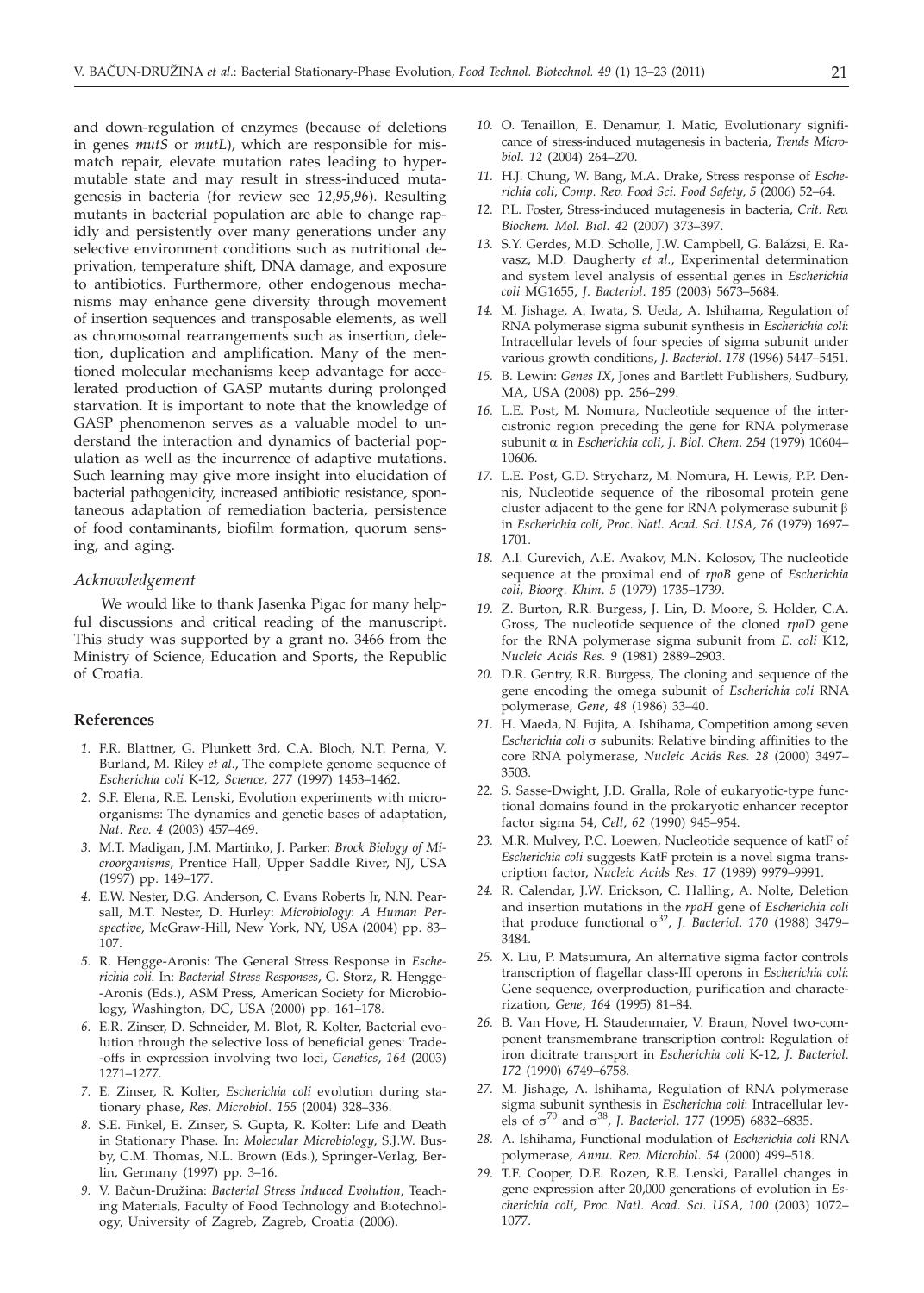- *30.* J. Wu, J. Xie, Magic spot: (p) ppGpp, *J. Cell Physiol. 220* (2009) 297–302.
- *31.* L.U. Magnusson, A. Farewell, T. Nyström, ppGpp: A global regulator in *Escherichia coli*, *Trends Microbiol*. *13* (2005) 236–242.
- *32.* K. Potrykus, M. Cashel, (p)ppGpp: Still magical?, *Annu*. *Rev*. *Microbiol*. *62* (2008) 35–51.
- *33.* A. Bougdour, S. Gottesman, ppGpp regulation of RpoS degradation *via* anti-adaptor protein IraP, *Proc*. *Natl*. *Acad*. *Sci*. *USA*, *104* (2007) 12896–12901.
- *34.* V.J. Hernandez, H. Bremer, Characterization of RNA and DNA synthesis in *Escherichia coli* strains devoid of ppGpp, *J*. *Biol*. *Chem*. *268* (1993) 10851–10862.
- *35.* T. Shiba, K. Tsutsumi, H. Yano, Y. Ihara, A. Kameda, K. Tanaka *et al*., Inorganic polyphosphate and the induction of *rpoS* expression, *Proc*. *Natl*. *Acad*. *Sci*. *USA*, *94* (1997) 11210– 11215.
- *36.* B. Spira, X. Hu, T. Ferenci, Strain variation in ppGpp concentration and RpoS levels in laboratory strains of *Escherichia coli* K-12, *Microbiology*, *154* (2008) 2887–2895.
- *37.* A. Farewell, K. Kvint, T. Nyström, Negative regulation by RpoS: A case of sigma factor competition, *Mol*. *Microbiol*. *29* (1998) 1039–1051.
- *38.* R. Hengge-Aronis, Signal transduction and regulatory mechanisms involved in control of the  $\sigma^S$  (RpoS) subunit of RNA polymerase, *Microbiol*. *Mol*. *Biol*. *Rev*. *66* (2002) 373– 395.
- *39.* M. Jishage, A. Ishihama, A stationary phase protein in *Escherichia coli* with binding activity to the major  $\sigma$  subunit of RNA polymerase, *Proc*. *Natl*. *Acad*. *Sci*. *USA, 95* (1998) 4953– 4958.
- *40.* J.E. Mitchell, T. Oshima, S.E. Piper, C.L. Webster, L.F. Westblade, G. Karimova *et al*., The *Escherichia coli* regulator of sigma 70 protein, Rsd, can up-regulate some stress-dependent promoters by sequestering sigma 70, *J*. *Bacteriol*. *189* (2007) 3489–3495.
- *41.* T. Ferenci, What is driving the acquisition of *mutS* and *rpoS* polymorphisms in *Escherichia coli*?, *Trends Microbiol*. *11* (2003) 457–461.
- *42.* T. King, A. Ishihama, A. Kori, T. Ferenci, A regulatory trade- -off as a source of strain variation in the species *Escherichia coli, J*. *Bacteriol*. *186* (2004) 5614–5620.
- *43.* T. Ferenci, Maintaining a healthy SPANC balance through regulatory and mutational adaptation, *Mol*. *Microbiol*. *57* (2005) 1–8.
- *44.* M.M. Zambrano, D.A. Siegele, M. Almiron, A. Tormo, R. Kolter, Microbial competition: *Escherichia coli* mutants that take over stationary phase cultures, *Science*, *259* (1993) 1757–1760.
- *45.* L. Notley-McRobb, T. King, T. Ferenci, *rpoS* mutations and loss of general stress resistance in *Escherichia coli* populations as a consequence of conflict between competing stress responses, *J*. *Bacteriol*. *184* (2002) 806–811.
- *46.* A. Matin, The molecular basis of a carbon-starvation-induced general resistance in *Escherichia coli*, *Mol*. *Microbiol*. *5* (1991) 3–10.
- *47.* C.N. Peterson, M.J. Mandel, T.J. Silhavy, *Escherichia coli* starvation diets: Essential nutrients weigh in distinctly, *J*. *Bacteriol*. *187* (2005) 7549–7553.
- *48.* H. Weber, T. Polen, J. Heuveling, V.F. Wendisch, R. Hengge, Genome-wide analysis of the general stress response network in *Escherichia coli*:  $\sigma^S$ -dependent genes, promoters<br>and sigma factor selectivity *L. Becteriol*, 187 (2005) 1591and sigma factor selectivity, *J*. *Bacteriol*. *187* (2005) 1591– 1603.
- *49.* B.L. Wanner: Phosphorus Assimilation and Control of the Phosphate Regulon. In: *Escherichia coli and Salmonella typhimurium: Cellular and Molecular Biology*, F.C. Neidhardt, R. Curtiss III, J.L. Ingraham, E.C.C. Lin, K.B. Low, B. Maga-

sanik, W.S. Reznikoff, M. Riley, M. Schaechter, H.E. Umbarger (Eds.), American Society for Microbiology, Washington, DC, USA (1996) pp. 1357–1381.

- *50.* N. Ruiz, T.J. Silhavy, Constitutive activation of the *Escherichia coli* Pho regulon upregulates *rpoS* translation in an Hfq-dependent fashion, *J*. *Bacteriol*. *185* (2003) 5984–5992.
- 51. R. Hengge, Proteolysis of  $\sigma^S$  (RpoS) and the general stress response in *Escherichia coli*, *Res*. *Microbiol*. *160* (2009) 667– 676.
- *52.* C.L. Patten, M.G. Kirchhof, M.R. Schertzberg, R.A. Morton, H.E. Schellhorn, Microarray analysis of RpoS-mediated gene expression in *Escherichia coli* K-12, *Mol*. *Genet*. *Genomics*, *272* (2004) 580–591.
- *53.* R. Hengge-Aronis, Stationary phase gene regulation: What makes an *Escherichia coli* promoter σ<sup>S</sup>-selective?, *Curr*. *Opin*. *Microbiol*. *6* (2002) 591–595.
- *54.* A. Collet, P. Cosette, C. Beloin, J.M. Ghigo, C. Rihouey, P. Lerouge *et al*., Impact of *rpoS* deletion on the proteome of *Escherichia coli* grown planktonically and as biofilm, *J*. *Proteome Res*. *7* (2008) 4659–4669.
- *55.* R. Lange, R. Hengge-Aronis, Growth phase-regulated expression of *bolA* and morphology of stationary-phase *Escherichia coli* cells are controlled by the novel sigma factor  $\sigma^S$ ,<br>*I. Bacterial 173 (1991) 4474–4481 J*. *Bacteriol*. *173* (1991) 4474–4481.
- *56.* H. Weber, C. Pesavento, A. Possling, G. Tischendorf, R. Hengge, Cyclic-di-GMP-mediated signaling within the  $\sigma^S$  network of *Escherichia coli*, *Mol*. *Microbiol*. *62* (2006) 1014– 1034.
- *57.* T. Dong, H.E. Schellhorn, Control of RpoS in global gene expression of *Escherichia coli* in minimal media, *Mol. Genet. Genomics, 28* (2009) 19–33.
- *58.* K. Yokoyama, S.A. Ishijima, L. Clowney, H. Koike, H. Aramaki, C. Tanaka *et al*., Feast/famine regulatory proteins (FFRPs): *Escherichia coli* Lrp, AsnC and related archaeal transcription factors, *FEMS Microbiol*. *Rev*. *30* (2006) 89– 108.
- *59.* J.M. Calvo, R.G. Matthews, The leucine-responsive regulatory protein, a global regulator of metabolism in *Escherichia coli*, *Microbiol*. *Rev*. *58* (1994) 466–490.
- *60.* E.B. Newman, R. Lin, Leucine-responsive regulatory protein: A global regulator of gene expression in *E*. *coli*, *Annu*. *Rev*. *Microbiol*. *49* (1995) 747–775.
- *61.* T.H. Tani, A. Khodursky, R.M. Blumenthal, P.O. Brown, R.G. Matthews, Adaptation to famine: A family of stationary- -phase genes revealed by microarray analysis, *Proc*. *Natl*. *Acad*. *Sci*. *USA*, *99* (2002) 13471–13476.
- *62.* S.P. Hung, P. Baldi, G.W. Hatfield, Global gene expression profiling in *Escherichia coli* K12: The effects of leucine- -responsive regulatory protein, *J*. *Biol*. *Chem*. *277* (2002) 40309–40323.
- *63.* J.R. Landgraf, J. Wu, J.M. Calvo, Effects of nutrition and growth rate on Lrp levels in *Escherichia coli*, *J*. *Bacteriol*. *178* (1996) 6930–6936.
- *64.* R. Lange, R. Hengge-Aronis, The cellular concentration of the  $\sigma$ <sup>S</sup> subunit of RNA polymerase in *Escherichia coli* is controlled at the levels of transcription, translation, and protein stability, *Genes Dev*. *8* (1994) 1600–1612.
- *65.* R.E. Lintner, P.K. Mishra, P. Srivastava, B.M. Martinez-Vaz, A.B. Khodursky, R.M. Blumenthal, Limited functional conservation of a global regulator among related bacterial genera: Lrp in *Escherichia*, *Proteus* and *Vibrio*, *BMC Microbiol*. *8* (2008) 60–75.
- *66.* B.K. Cho, C.L. Barrett, E.M. Knight, Y.S. Park, B.Ø. Palsson, Genome-scale reconstruction of the Lrp regulatory network in *Escherichia coli*, *Proc*. *Natl*. *Acad*. *Sci*. *USA*, *105* (2008) 19462–19467.
- *67.* S.E. Finkel, R. Kolter, Evolution of microbial diversity during prolonged starvation, *Proc*. *Natl*. *Acad*. *Sci*. *USA*, *96* (1999) 4023–4027.